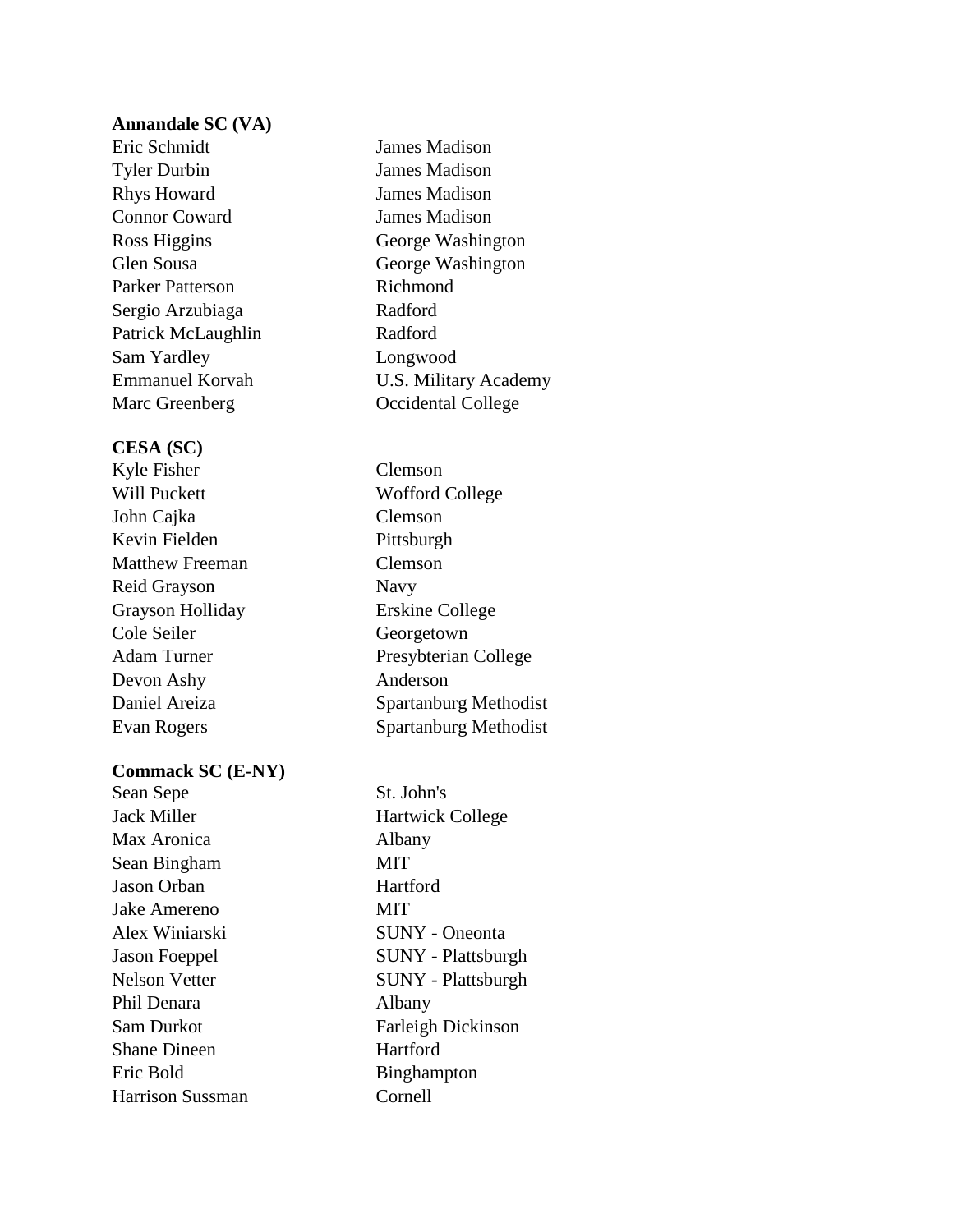| Andres Montoya       |  |  |
|----------------------|--|--|
| <b>Matthew Burke</b> |  |  |
| <b>Steve Norwjih</b> |  |  |
| Colin Volpe          |  |  |
| Luis Sepulaveda      |  |  |
| Korey Robinson       |  |  |

# **Dallas Texans (N-TX)**

Nick Krueger St. Edwards Own Kalis Memphis Mitchell Day **Oral Roberts** Kevin Leib St. Edwards

## **Florida Rush (FL)**

Bryce Ciambella Creighton Andrew Spragg North Florida Zachary Friedel North Florida Connor Willings Bucknell Jean Rivaroli North Florida Andrew Bruce North Florida John Bocinsky Florida Tech Rik Ruddick North Florida Jeremy Tilley Florida Tech Zack Reynolds West Florida Felipe Oliveira West Florida Pedro Passos Air Force Juan Gaona Johnson & Wales Robert Schearer Barrry

**SUNY - New Paltz** NYU - Poly Fordham SUNY - Oneonta Adelphi SUNY - Cortland

Tyler Stevens Midwestern State Ricky Davies U.S. Coast Guard Connor Abene Wayland Baptist Jacob Starr Wayland Baptist

Nico Melo North Carolina

### **Grand Rapids Crew Jrs (MI)**

| <b>Sean Conerty</b> | Michigan State        |
|---------------------|-----------------------|
| Mike Crinion        | <b>Albion College</b> |
| Matt Harkema        | Detroit Mercy         |
| Caleb Postlewait    | <b>Butler</b>         |
| <b>Chase Rau</b>    | Michigan              |
| Nate Rose           | Oakland               |
| <b>Jason Stacy</b>  | Michigan              |
| Jacob Vanderlaan    | Oakland               |
|                     |                       |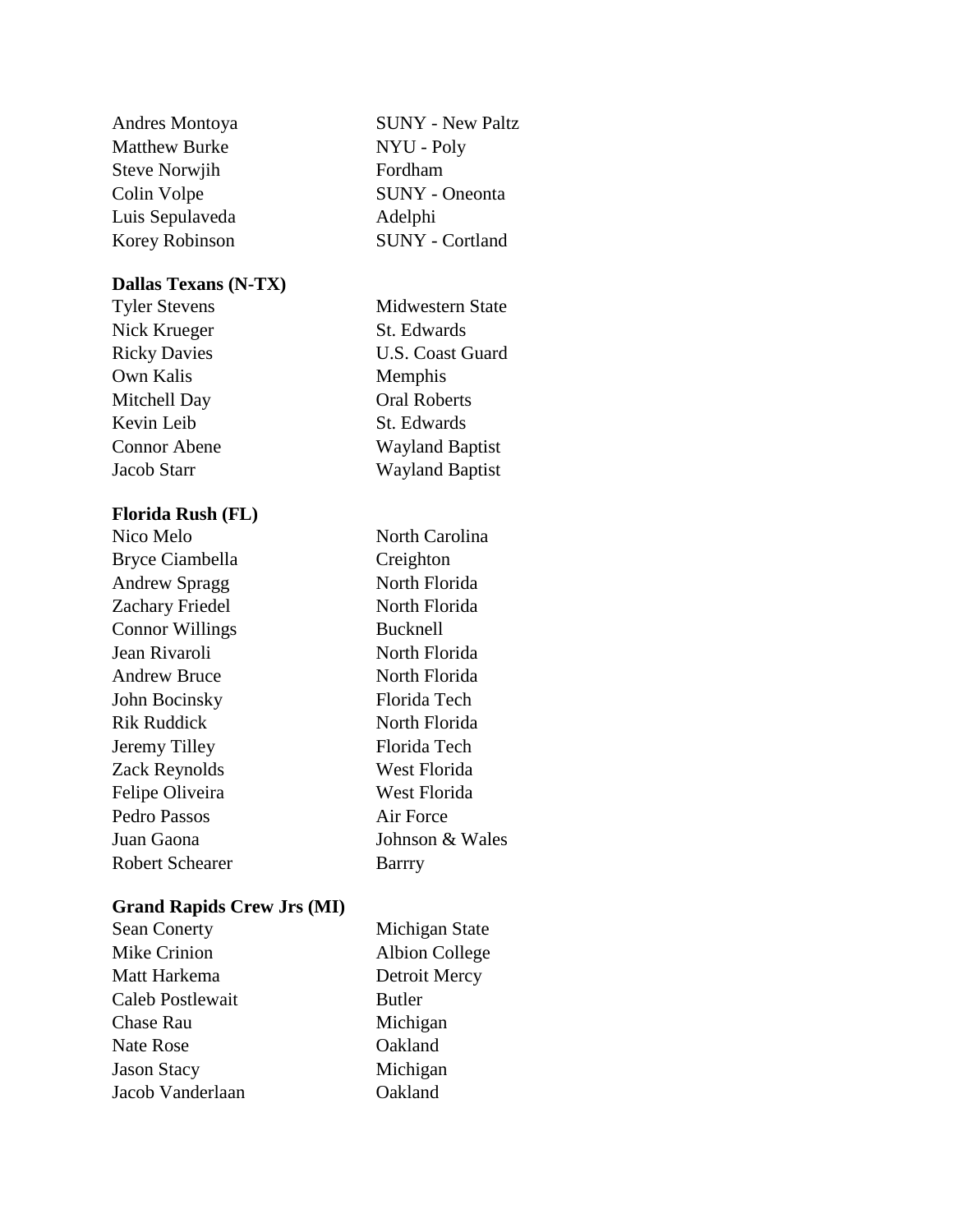## Andrew Lewis Michigan State

## **Jacksonville United (FL)**

Sebastian Hardington Emory Kyle Nasta North Florida Leo Ragazzo Emory Anthony Cedano Lipscomb Tanner Hall Flagler College Dimitri Minick Erskine Caleb Austin Flagler College

#### **Javanon SC (KY)**

Neil Henley Xavier Jacob Scearce Kentucky Vince Shaw Xavier Chris Moore Xavier John Manga Cincinnati Danny Belza Massachusetts Mitchell Metzger Eckerd College Lindo Mfeka South Florida

#### **Lou Fusz SC (MO)**

Kyle Martin Xavier Pat Conroy Saint Louis Nick Cherry Southern Illinois - Edwardsville Drew Dempsey DePaul Lucas Hake Nebraska - Omaha Joe Brinkworth DePaul Andrew Rhodes Holy Cross Ryan Suddarth Dayton Ryan Lawhead Missouri S&T Aaron Jezik Rockhurst Sean Badock Rockhurst Robert O'Keefe Benedictine Robbie Adams Jefferson College Austin Andrews Rockhurst

### **New Mexico Rush (NM)**

Deven Mason Virginia Tech Tyler Miller Washington Justin Schmidt Washington Hunter Jecius Virginia Tech Nick Moeser **Tufts**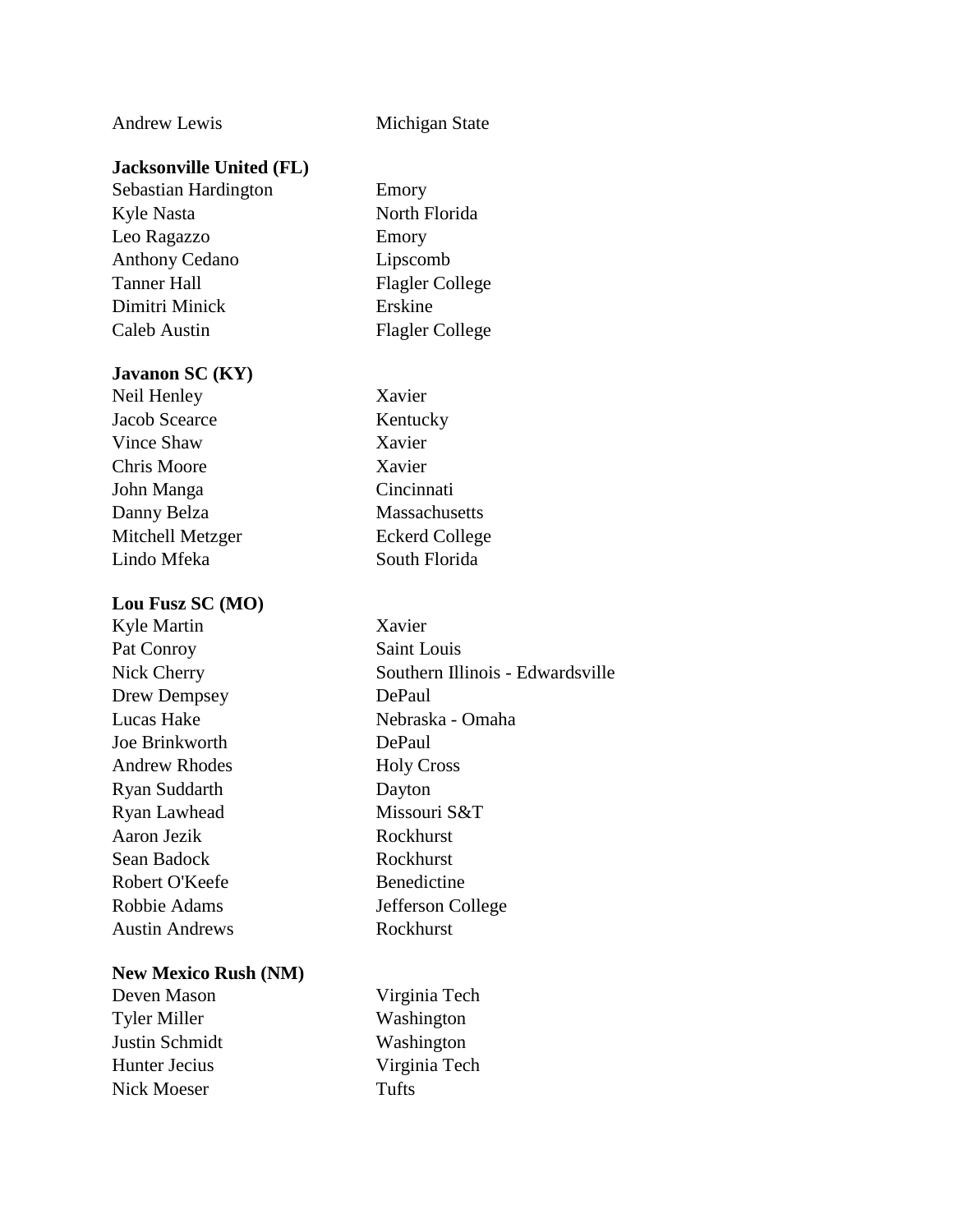| Charles Klepac       | New Mexico            |
|----------------------|-----------------------|
| <b>Israel Aragon</b> | Colorado State Pueblo |
| Brad Carabajal       | Trinity               |
| Patrick Clifford     | Rollins               |
| Ben Brennan          | Rollins               |
|                      |                       |

# **Penn Fusion SA (E-PA)**

Keegan Rosenberry Georgetown Chad Craig Elon Alex Murphy Penn Michael Manta Lehigh Benji Kennel Messiah Kenny De Stefano John Hopkins Kyle Morton James Madison Sam Frymier Dusquesne Thomas Shiiba Navy Dan Matthews Colgate Sam Winward Oberlin Sasha Safavi Binghampton Joe Raymond Alvernia Melvin Snoh Georgetown

# **PSC Coppa (E-PA)**

Timothy Lazorko Saint Joseph's Isaac Pitkow Dickinson College Ryan Eppley San Francisco Chris Kulczytzky Philadelphia

# **TFC (N-TX)**

Jordan Stiner New Mexico Michael Matthews Texas - Dallas Diego Gutierrez Houston Baptist Will Simonds John Brown Branden Lee SMU

# **TSC Hurricane (OK)**

Christian Mata Tulsa Jordan Cuckler Memphis Isaac Fraley St. Louis Ben LaCourse Tulsa

**Waza FC (MI)** Brian Alumbaugh Long Island Matt Delang **Oakland**